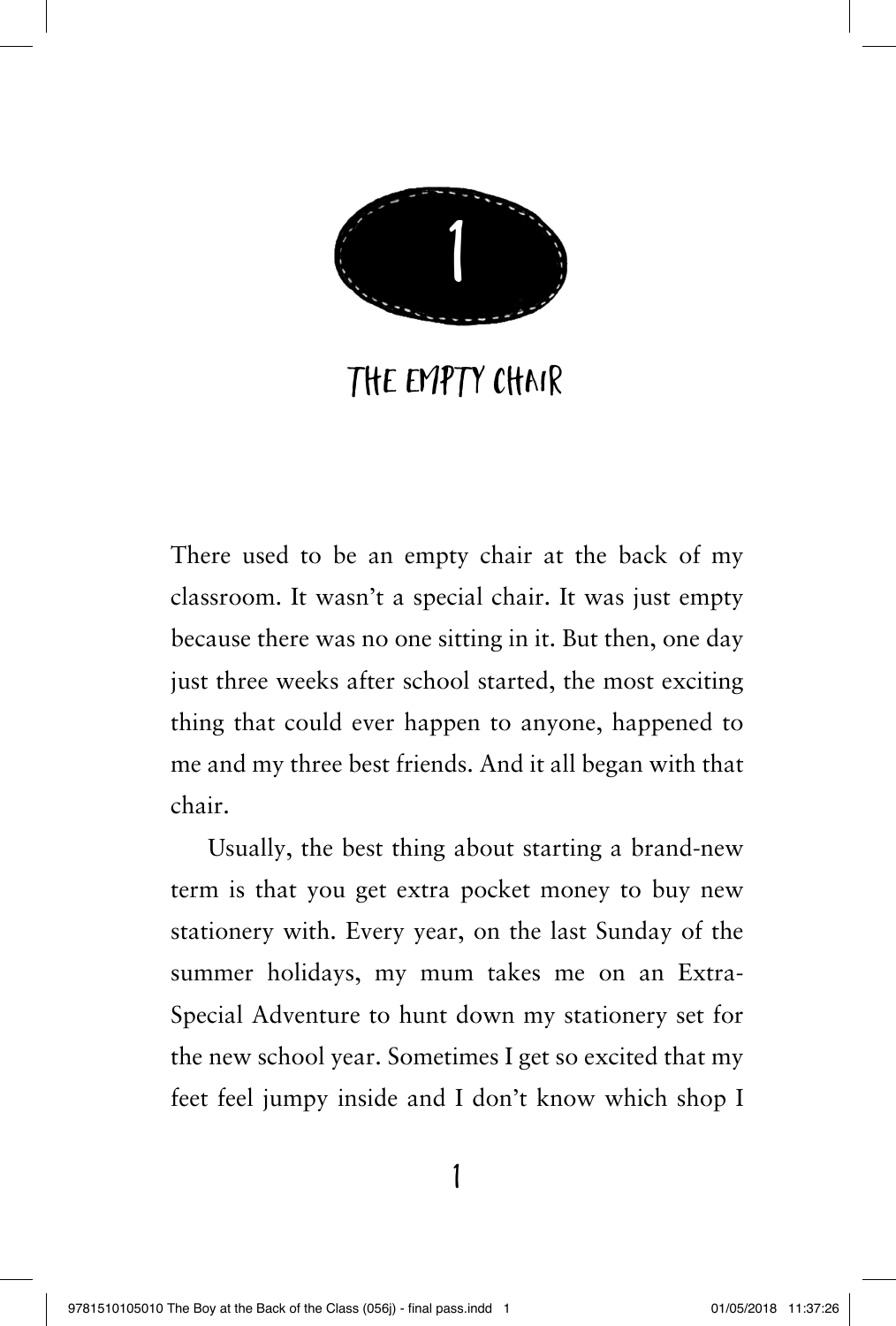want to go into first. There aren't many nice stationery shops where I live – they only ever have boring dinosaur sets for boys or princess sets for girls. So Mum takes me on the bus and train into the city where there are whole streets of shops – even huge department stores that look like tall blocks of flats from the outside.

Last year, I found a space-themed set with pictures of an astronaut floating past the moon. It was on sale too, so I bought a pencil case, a maths set, rubbers and a long ruler – and still had nearly a pound left over! The ruler is one of my favourite stationery pieces, because the astronaut floats across it in water mixed with silver stars. I played with it so much that the astronaut got stuck to one side and couldn't be bothered to move again. But it wasn't my fault. Mr Thompson, our teacher last year, had such a boring voice that my hands needed something to do. That's why it's important to have fun stationery with you in class – because you never know when you'll need to stop your brain from falling asleep or doing something that might get you into detention.

This year, I bought a Tintin and Snowy set. I love Tintin. Even though he's only a character in a comic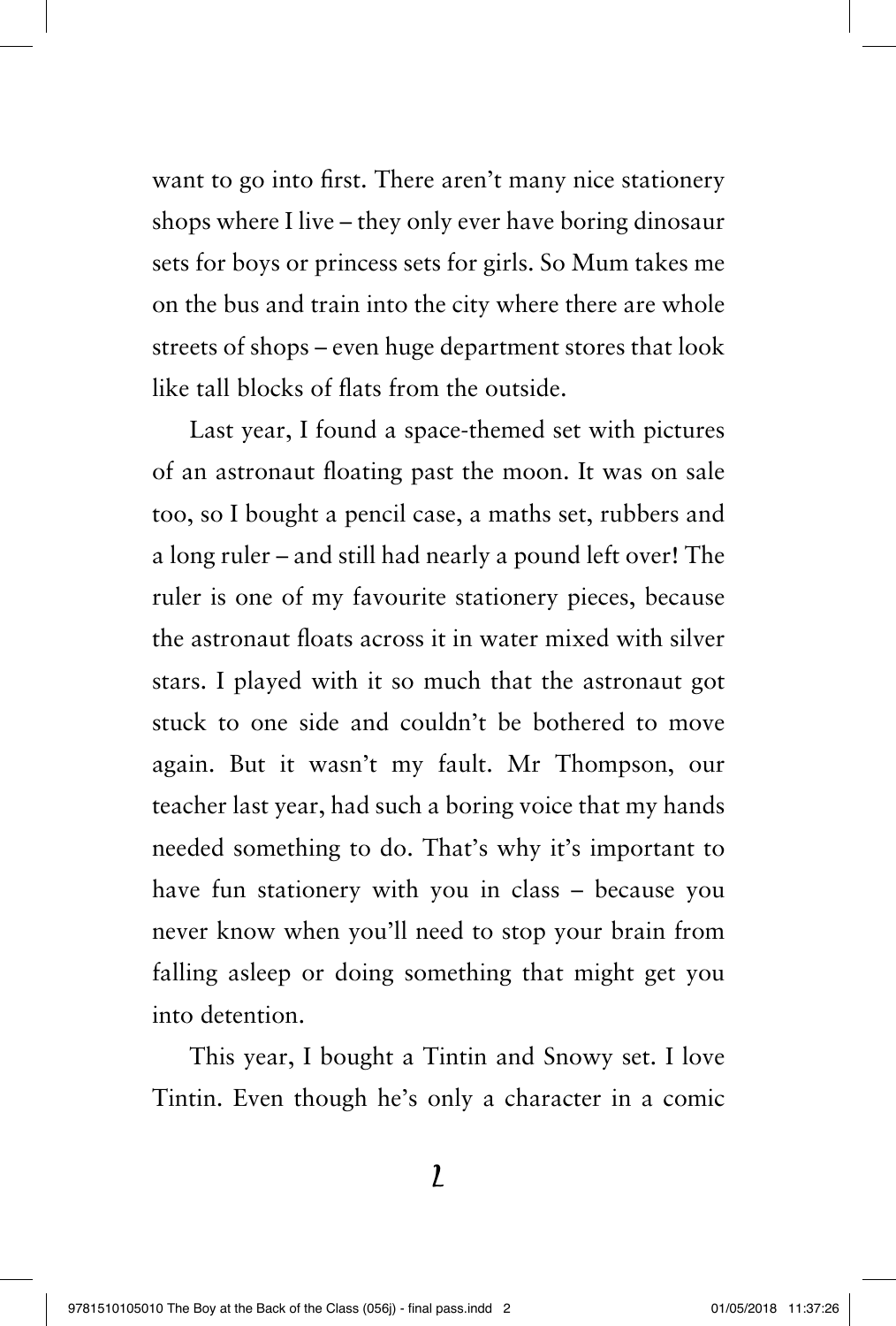book and isn't real, I want to be just like him when I grow up. I think being a reporter and getting to solve mysteries and go on adventures must be the best job in the world. My mum and dad used to buy me a brand new Tintin comic book for my birthdays, and Mum saves all the comics her library are about to throw away because they're too old or ripped and gives them to me, so I have a whole collection of them now. I've read them all at least fifty times. But I'll have to think of another pet to travel with because I'm allergic to dogs. I don't think cats or hamsters or even trained mice could be half as useful as a Tintin's dog, Snowy. And even though I've thought about it for at least a year now, I still haven't come up with anything.

Because the Tintin stationery set was a lot more expensive than the astronaut one and wasn't on sale, I could only buy a pencil case, a small ruler and two rubbers. I had to think about it for a very long time but in the end, I decided spending all my pocket money in one go was worth it. Not just because everything had Tintin on it, but because if you press a button on the pencil case, Snowy barks and Captain Haddock's voice cries out 'Blistering barnacles!'. I've already been told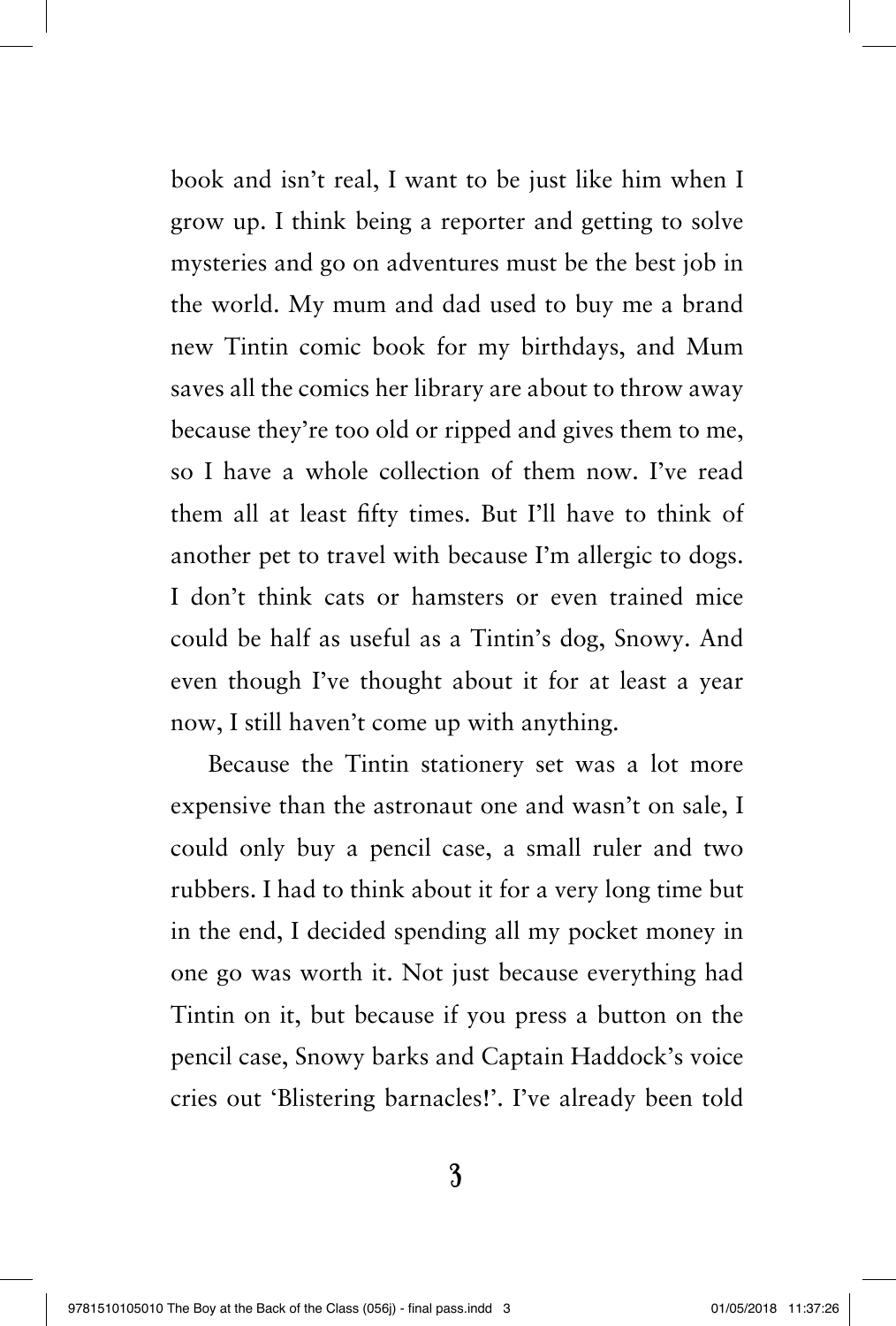off for pressing it in the middle of maths class this year, but if you can't press a barking dog button in maths then I don't see the point of it.

I don't like maths. Simple maths is fine, but this year we're learning about long division and square numbers and all sorts of things that my brain doesn't like doing. Sometimes I ask for help, but it's embarrassing putting your hand up too many times to ask the same question. I'm lucky because Tom and Josie and Michael always help me with the things I get stuck with. They're my best friends and we do everything together.

Tom's got short spiky hair and a side-smile and a big Adam's apple that looks like a ping-pong ball got stuck in his throat. He's the smallest in our group but he's also the funniest. He only joined our class last year after his parents moved here from America, but we became friends instantly. He has three older brothers who all tease and bully him. Not seriously – only for a joke. But I think they steal his food too which is why he's so skinny and always super-hungry. I once saw him eat a whole pizza with extra toppings and a double cheeseburger for lunch and still not be full up! So I hide my snacks and chocolate bars from him when I can.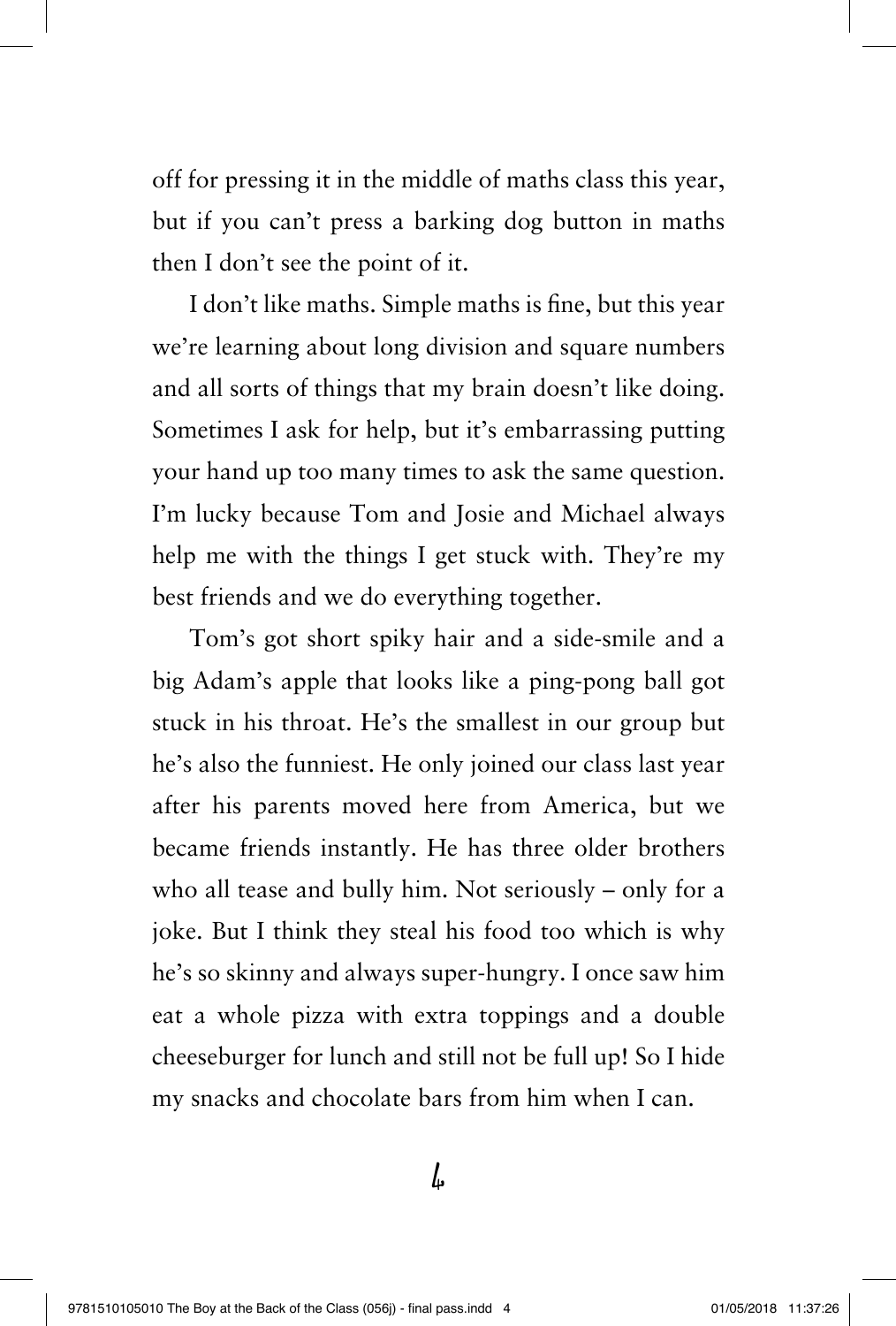Josie has large, brown eyes and at least a million freckles across her face. She's tall and gangly and is always chewing on her hair. She's the fastest girl in our year and can kick a football past any goalie from the other side of the pitch. She's the coolest person I know, and I've known her since we were three. Our mums say we became instant friends the first day we started nursery, so they decided to become friends too. I don't really remember much about myself at that age, but Josie is in all my school memories. We even got our first detention together last year – all because of a hamster called Herbert.

Josie had heard one of the upper school bullies say that he was going to flush our class hamster, Herbert, down the toilet at home-time. Josie told me, and we decided to go on a Hamster Rescue Mission. We hid Herbert in my rucksack before home-time and took him straight to my house. But of course, Mum found out and made me take him back the very next day. I tried to explain to boring Mr Thompson what had happened, but he wouldn't listen and gave me detention. And even though she didn't have to, Josie stood up and said she had helped to steal Herbert too – just so we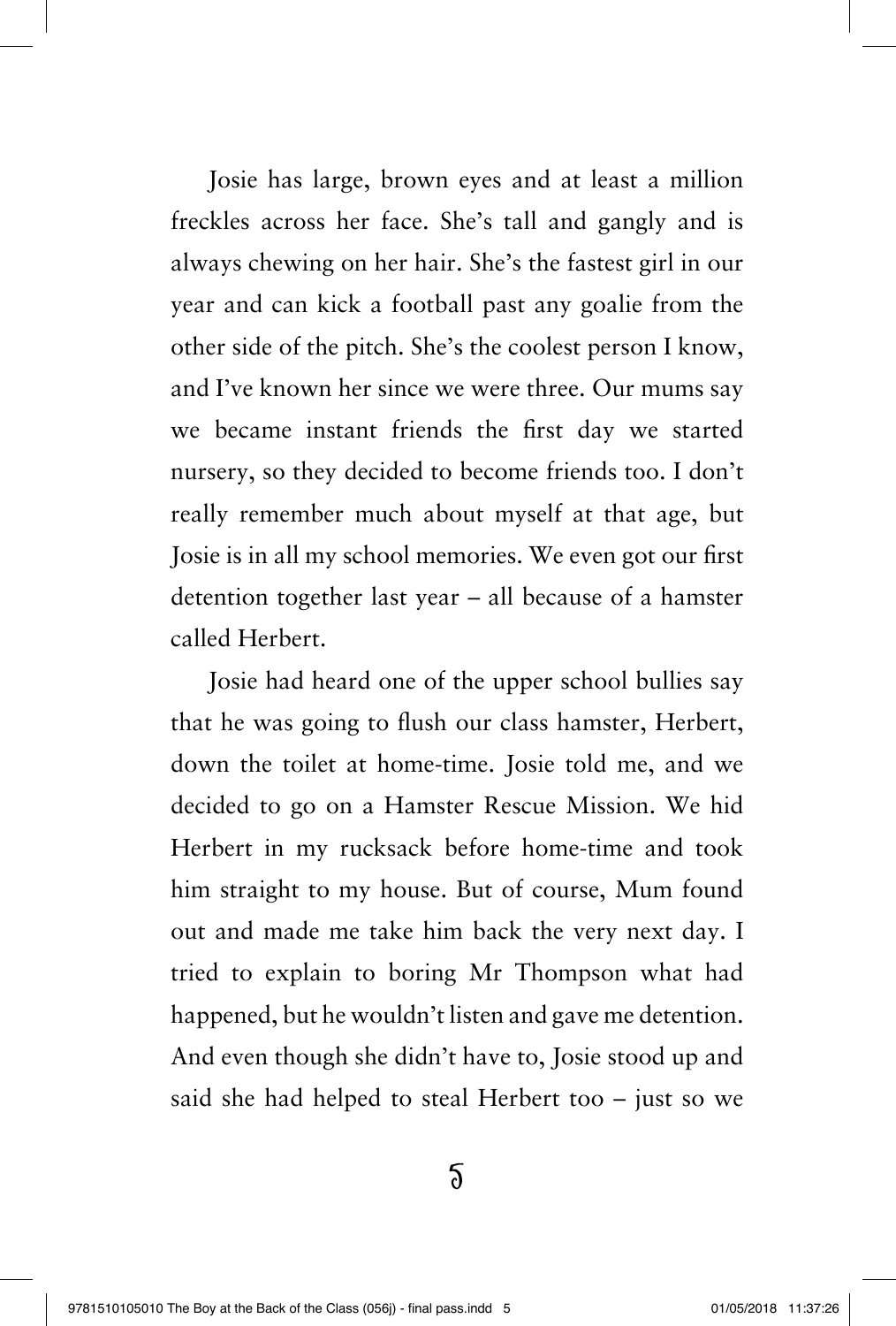could do detention together. You know a friend's a Best Friend when they're willing to sit in detention with you.

Michael has the neatest, puffiest Afro out of all the boys in our year. Most people think he's weird. But not us. His glasses are always broken, and his shoelaces are never done right, so he's always tripping up or bumping into things when he walks. But we're all so used to it now that we never notice. He's mostly quiet but when he does say something, grown-ups usually look impressed and say that it's 'ingenious' or 'insightful' or use other strange words beginning with 'in'. I don't know what they mean, but I guess they mean he's clever. Grown-ups always like coming up with long words for simple things.

Michael gets made fun of a lot because he can't run fast or kick a ball in a straight line, but he doesn't care. I wouldn't care either if I was as rich as him. His dad is a professor and his mum is a lawyer, and because they're always busy, they buy him all the latest gadgets and books and the coolest new games. When we went to his house last year for his birthday party, we saw his room for the first time. It looked like the inside of a toy store. I think it must be easier not to care about what people think when you've got that many toys in your life.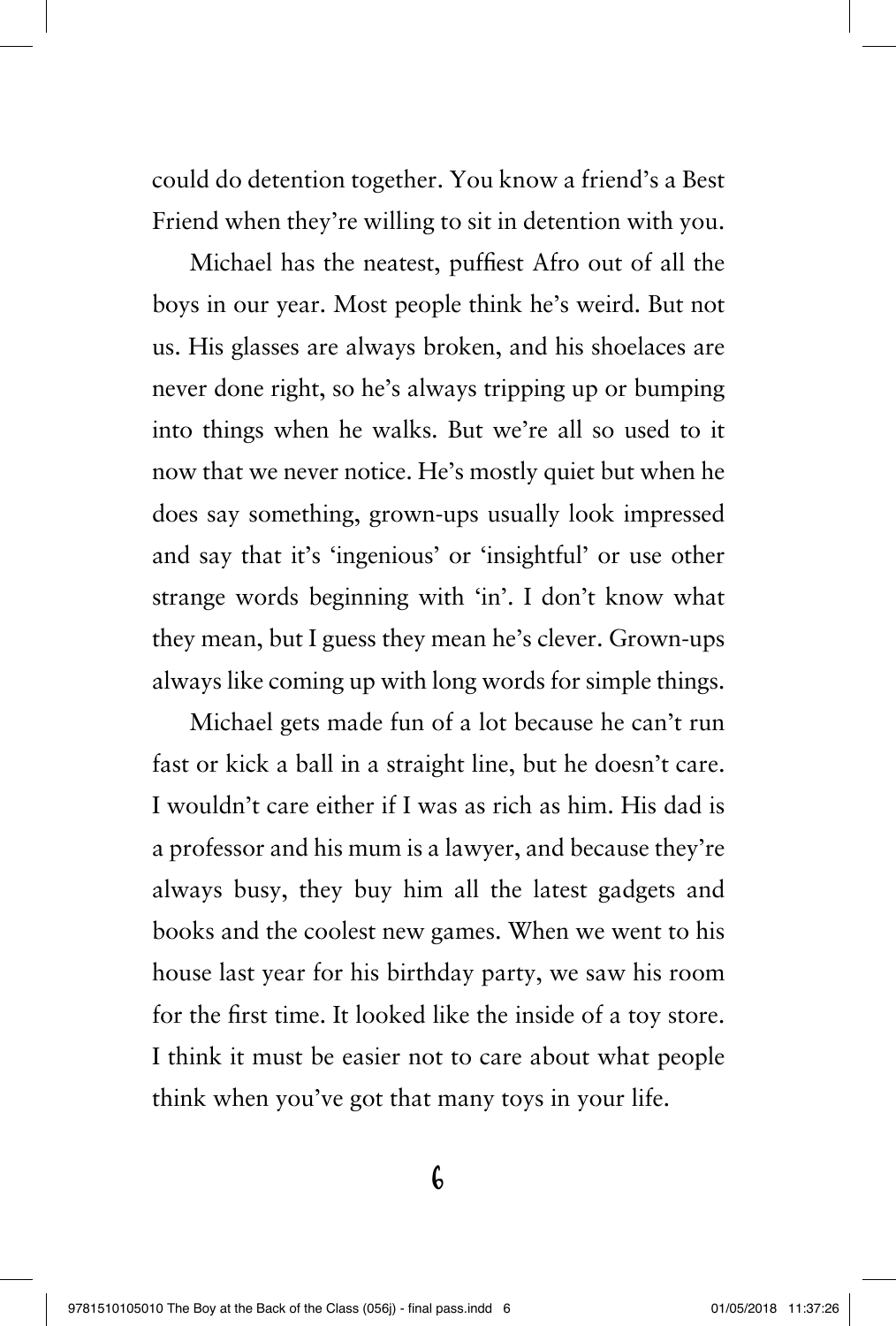Josie and Michael are always competing with each other to see who can get the most gold stars and As in class. Michael is the best at history and Josie is the best at maths. But I'm better at reading and spelling than both of them – especially Josie. She hates reading and never, ever reads anything outside class. She says she doesn't have an imagination, so there's no point to reading books. I find that strange, because how can anyone not have an imagination? I think she must have had one when she was younger but that it was knocked out of her when she fell off her bike last summer. Mum says people without imaginations are dead inside. I don't think Josie is dead anywhere – she talks too much.

Having three best friends can make school seem like the best place to be, even on the most boring day. Although this year, school has become a whole lot more fun – and that's because of our new teacher, Mrs Khan.

Mrs Khan has extra bouncy hair and always smells of strawberry jam – which is much better than smelling of old socks like Mr Thompson used to do. She's new to the school and extra clever – much cleverer than Mr Thompson ever was. And she gives us prizes on Fridays when we've all been good. No other teacher in our year does that.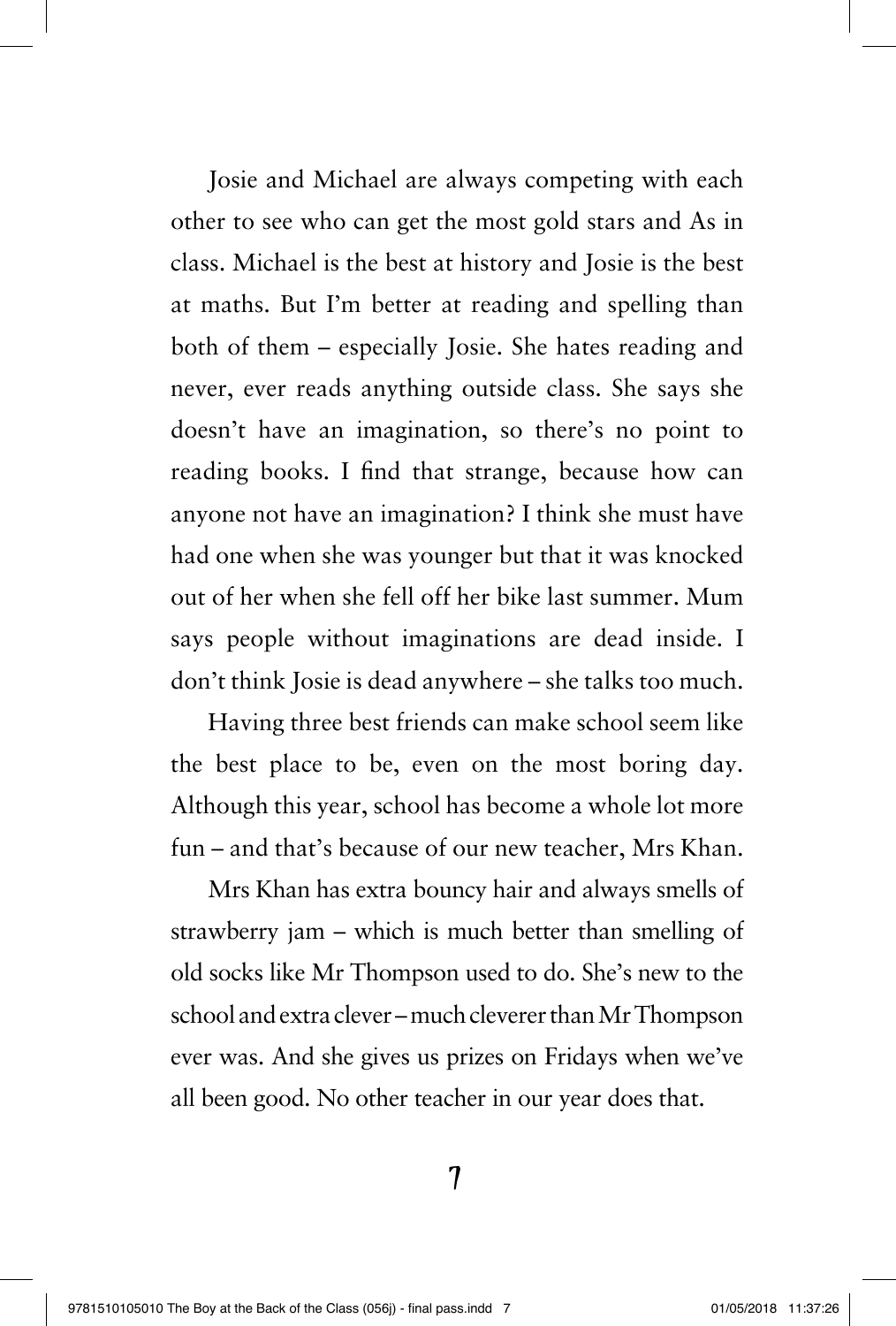Mrs Khan lets us do all sorts of interesting things that we have never done before. In the first week of school, she helped us make musical instruments out of things we found in the school's recycling bin, and in the second week, she brought in a brand-new comic book to read to us that wasn't even in the school library yet.

Then in the third week, something happened that was so surprising and made everyone so curious, that even Mrs Khan couldn't make us focus on our lessons properly. And it all began with the empty chair.



It was on the third Tuesday after school had started, and Mrs Khan was taking the register. She was just about to call my name when there was a loud knock at the door. Usually when there's a knock on the door it's just someone from another class bringing a note, so no one really pays any attention; but this time it was Mrs Sanders, the Head. Mrs Sanders always wears her hair in the exact same way and peers over her glasses whenever she talks to anyone. Everyone is scared of her, because when she gives detention, she doesn't just make you sit in a room; she makes you memorise long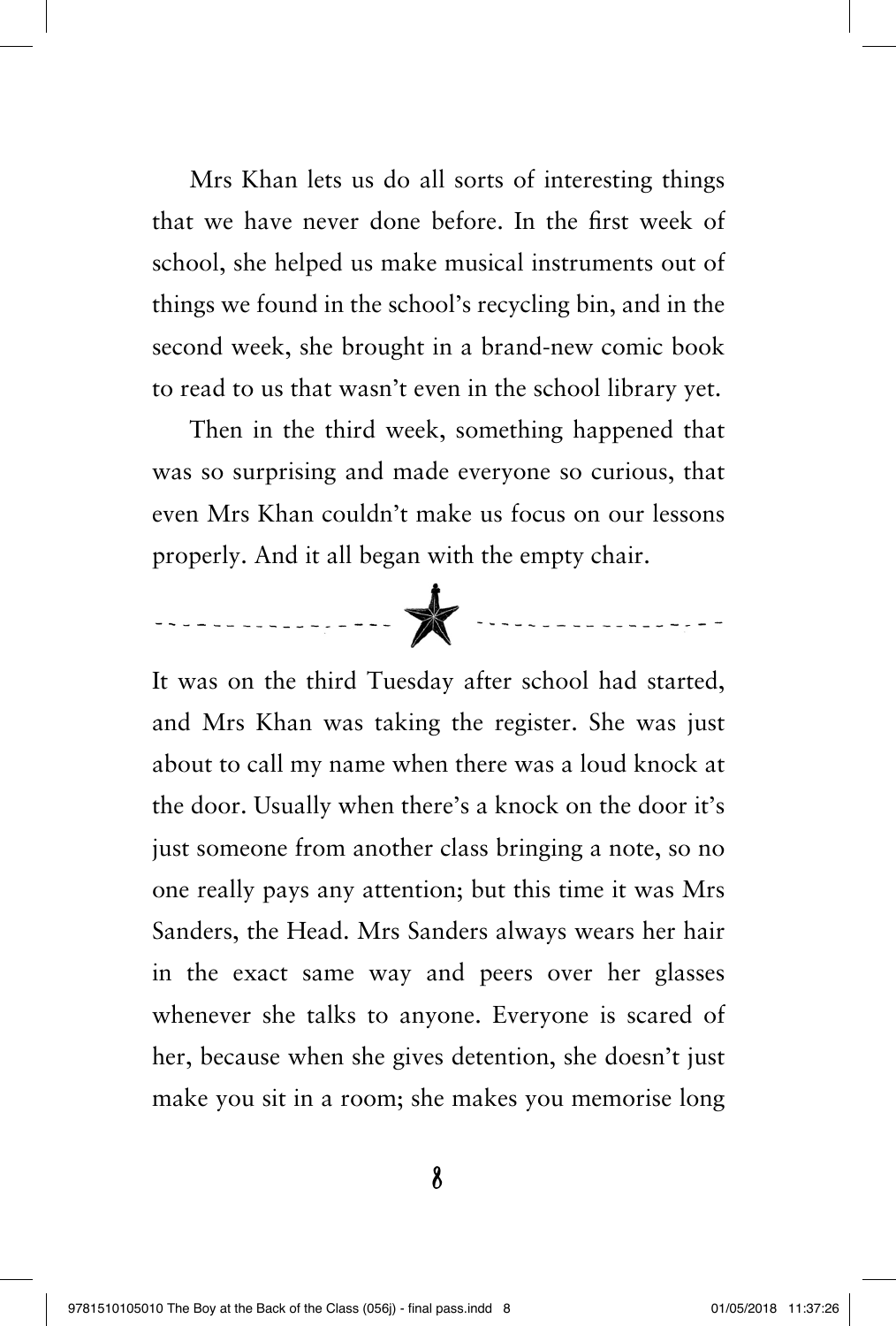words from the dictionary and doesn't let you leave until you've learnt them all off by heart – the meaning AND the spelling. I've even heard of lower graders being stuck in detention for hours because they had to learn words that were as long as this page!

So when we saw that it was Mrs Sanders at the door, we all fell silent. She looked very serious as she walked up to Mrs Khan, and we all wondered who was in trouble. After she had whispered and nodded for a few seconds, she suddenly turned around and, peering over her glasses at us, pointed to the empty chair at the back of the class.

All of us turned around to have a look at the empty chair. This was the chair: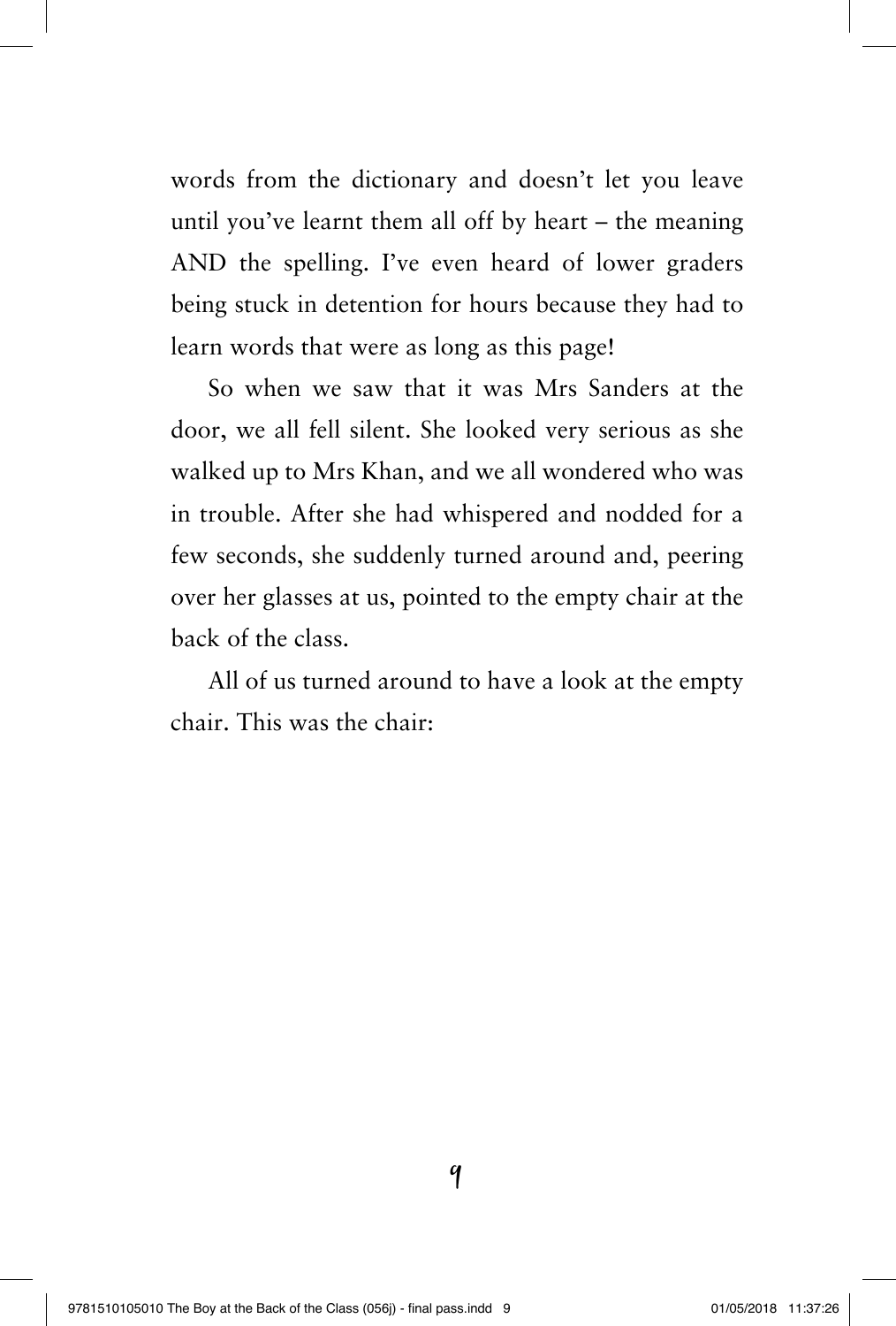

As I said, it was a pretty ordinary chair, and it was empty because a girl called Dena left our class at the end of last year to move to Wales. No one really missed her except for her best friend Clarissa. Dena had been a bit of a show-off and was always talking about how many presents her parents got her every week and how many pairs of trainers she had and all sorts of other things that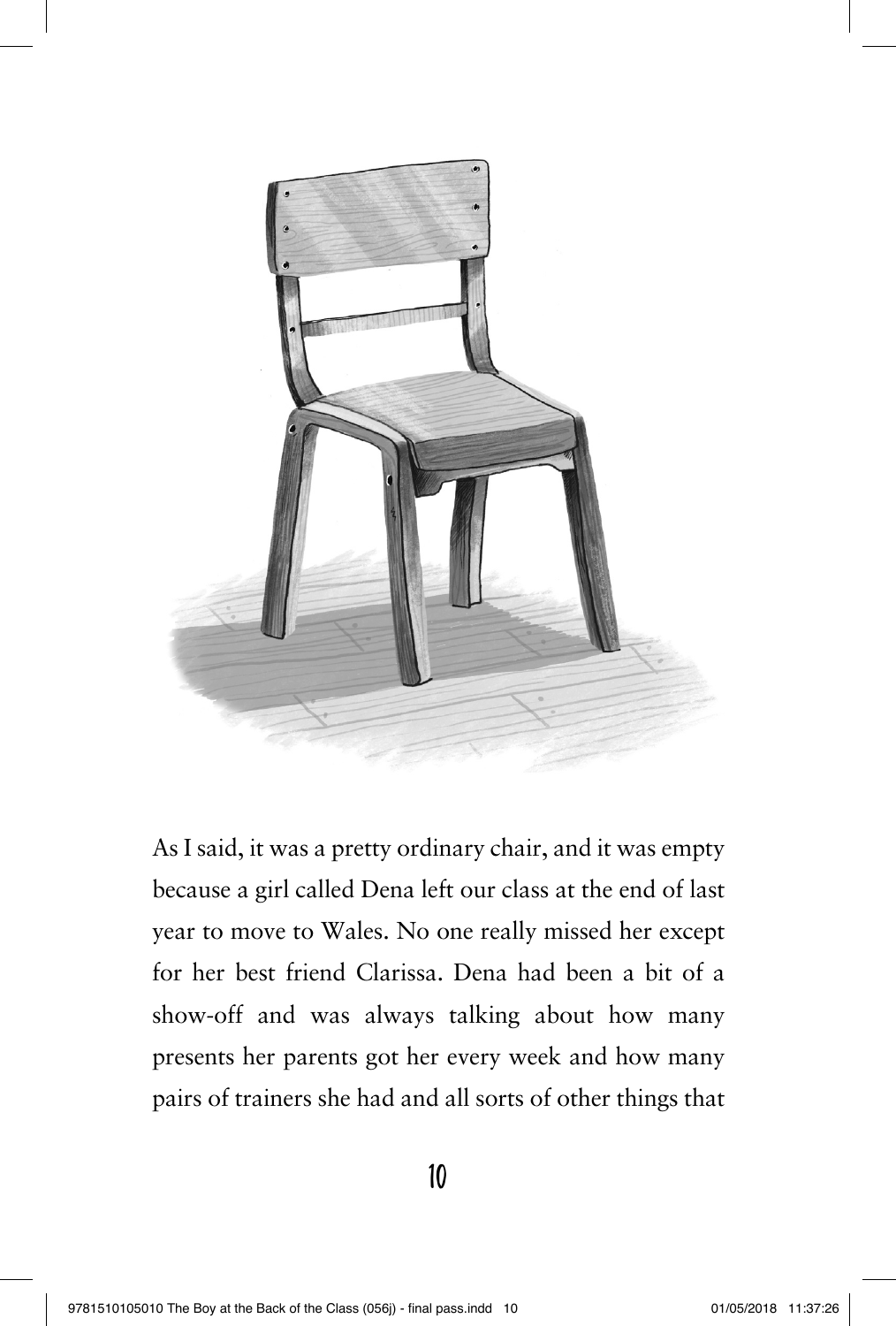no one else cared about. She liked to sit at the back of the class because then she and Clarissa could pretend to be doing lessons when really they were drawing pictures of their favourite pop stars and giggling about someone they didn't like. Someone else could have taken the seat, but no one really wanted to sit next to Clarissa. That's why the chair had stayed empty.

After whispering for a few more seconds with Mrs Khan, Mrs Sanders left the classroom. We expected Mrs Khan to say something, but she seemed to be waiting, so we waited too. It was all very serious and exciting. But before we could start guessing about what was going on, Mrs Sanders came back, and this time she wasn't alone.

Standing behind her was a boy. A boy none of us had ever seen before. He had short dark hair and large eyes that hardly blinked and smooth pale skin.

'Everyone,' said Mrs Khan, as the boy went and stood next to her. 'This is Ahmet, and he'll be joining our class from today. He's just moved to London and is new to the school, so I hope you'll all do your very best to make him feel welcome.'

We all watched in silence as Mrs Sanders led him to